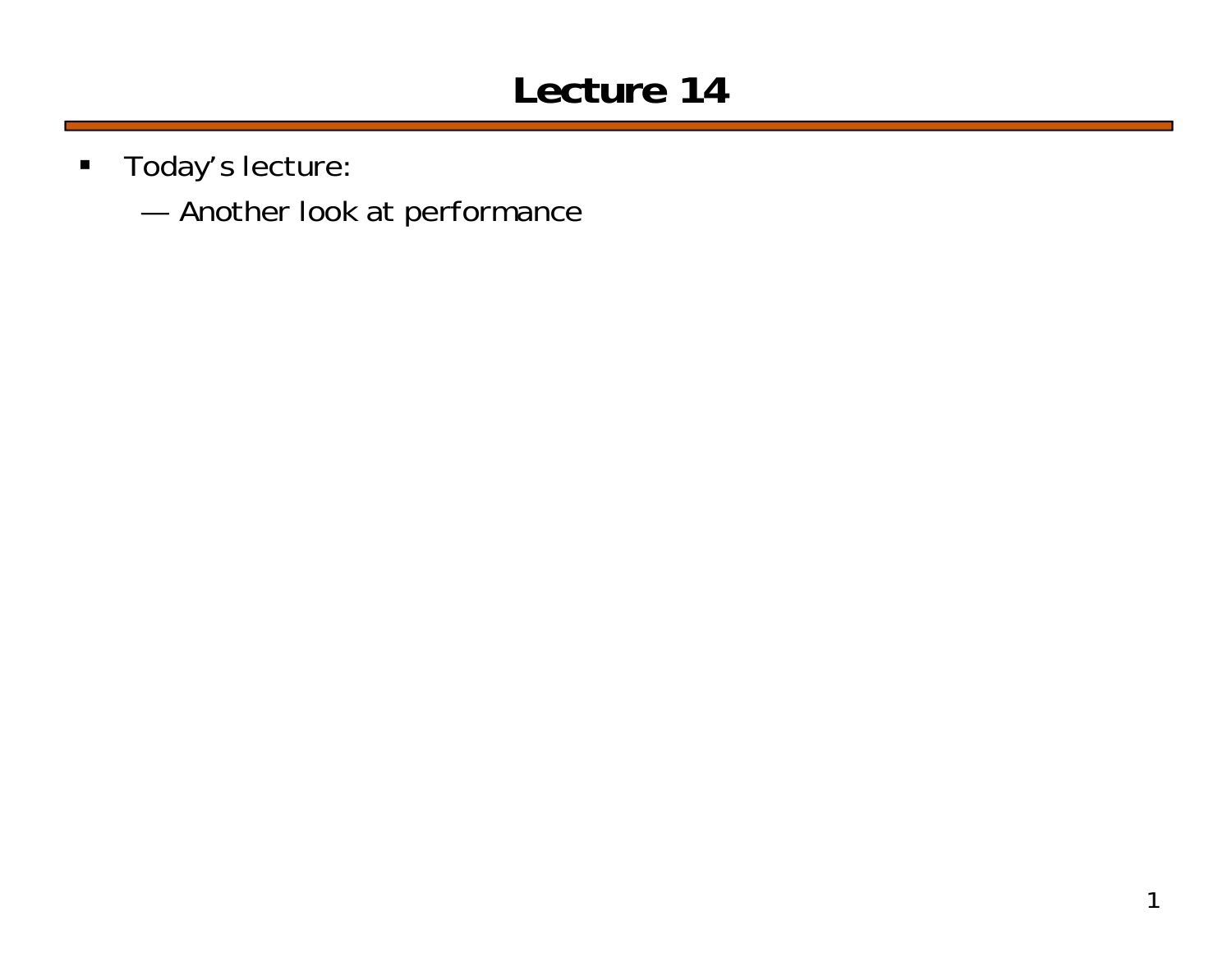#### **Performance**



- $\blacksquare$  Now we'll discuss issues related to performance:
	- ———————— Latency/Response Time/Execution Time vs. Throughput
	- ———————— How do you make a reasonable performance comparison?
	- ———————— The 3 components of CPU performance
	- ———————— The 2 laws of performance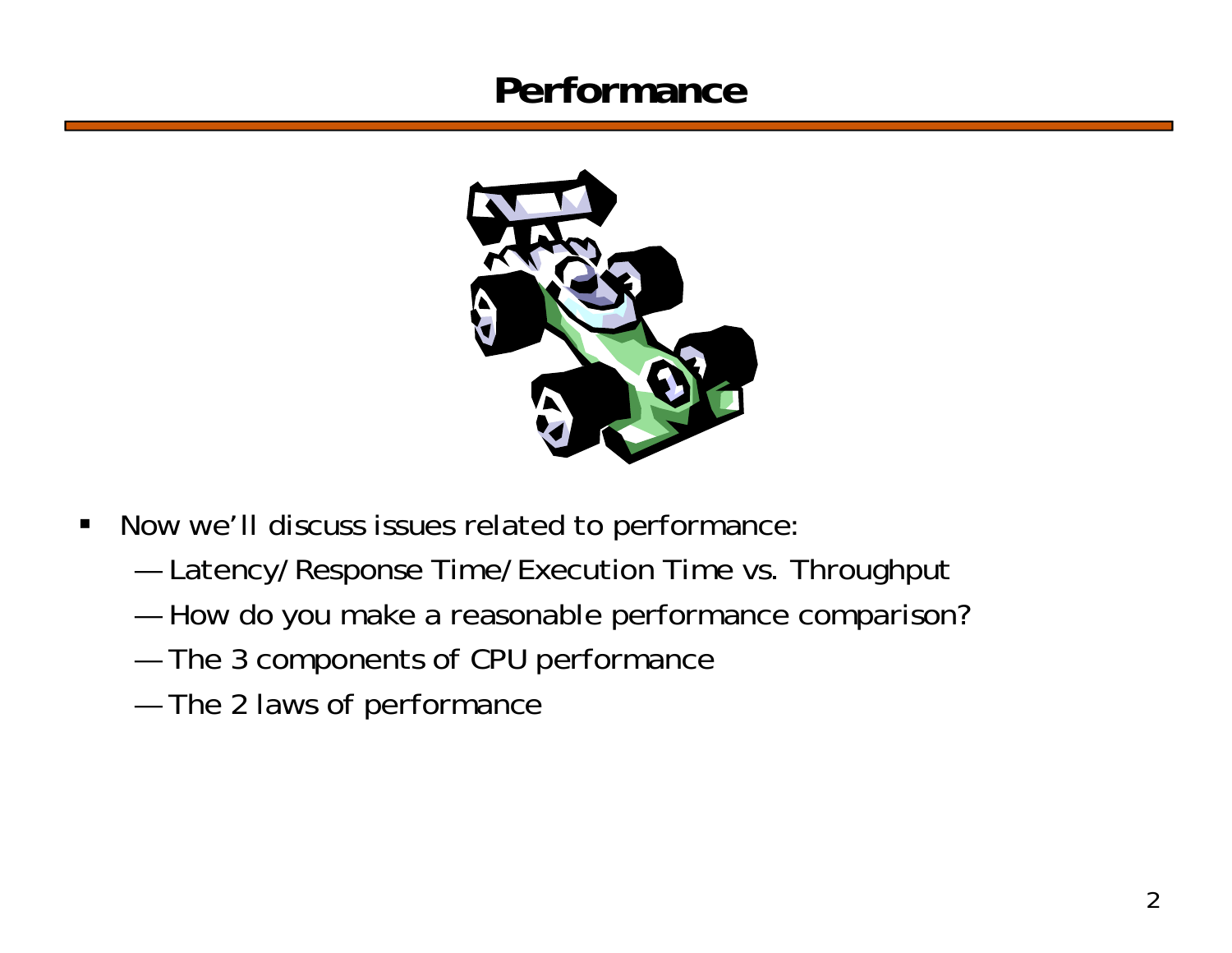## **Why know about performance**

- $\blacksquare$  Purchasing Perspective:
	- Given a collection of machines, which has the
		- Best Performance?
		- Lowest Price?
		- Best Performance/Price?
- $\mathcal{L}_{\mathrm{eff}}$  Design Perspective:
	- ———————— Faced with design options, which has the
		- Best Performance Improvement?
		- Lowest Cost?
		- Best Performance/Cost ?
- $\mathcal{L}_{\mathcal{A}}$  Both require
	- ———————— Basis for comparison
	- Metric for evaluation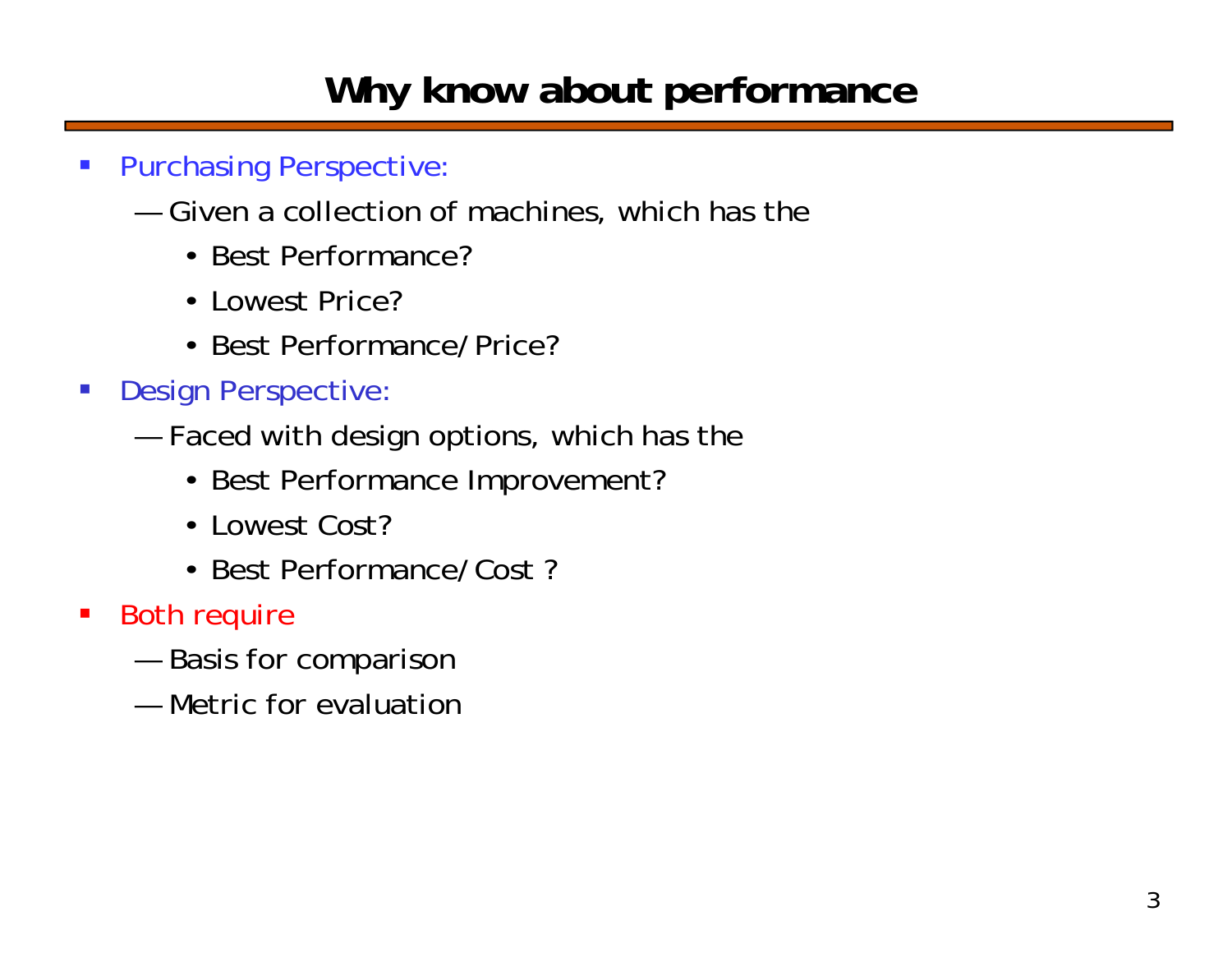## **Many possible definitions of performance**

 Every computer vendor will select one that makes them look good. How do you make sense of conflicting claims?



Introducing the 2.20 GHz Pentium<sup>®</sup>4 Processor

Built with Intel's 0.13 micron technology, the new 2.20 GHz Pentium® 4 processor delivers significant performance gains.

|                            | 72% faster |
|----------------------------|------------|
| Power Mac G4<br>Dual 1 GHz |            |
|                            | 51% faster |
| Power Mac G4<br>933 MHz    |            |
|                            | 26% faster |
| Power Mac G4<br>800 MHz    |            |
| Intel Pentium 4<br>2 GHz   |            |



**Q:** *Why do end users need a new performance metric?* **A:** End users who rely only on megahertz as an indicator for performance do not have a complete picture of PC processor performance and may pay the price of missed expectations.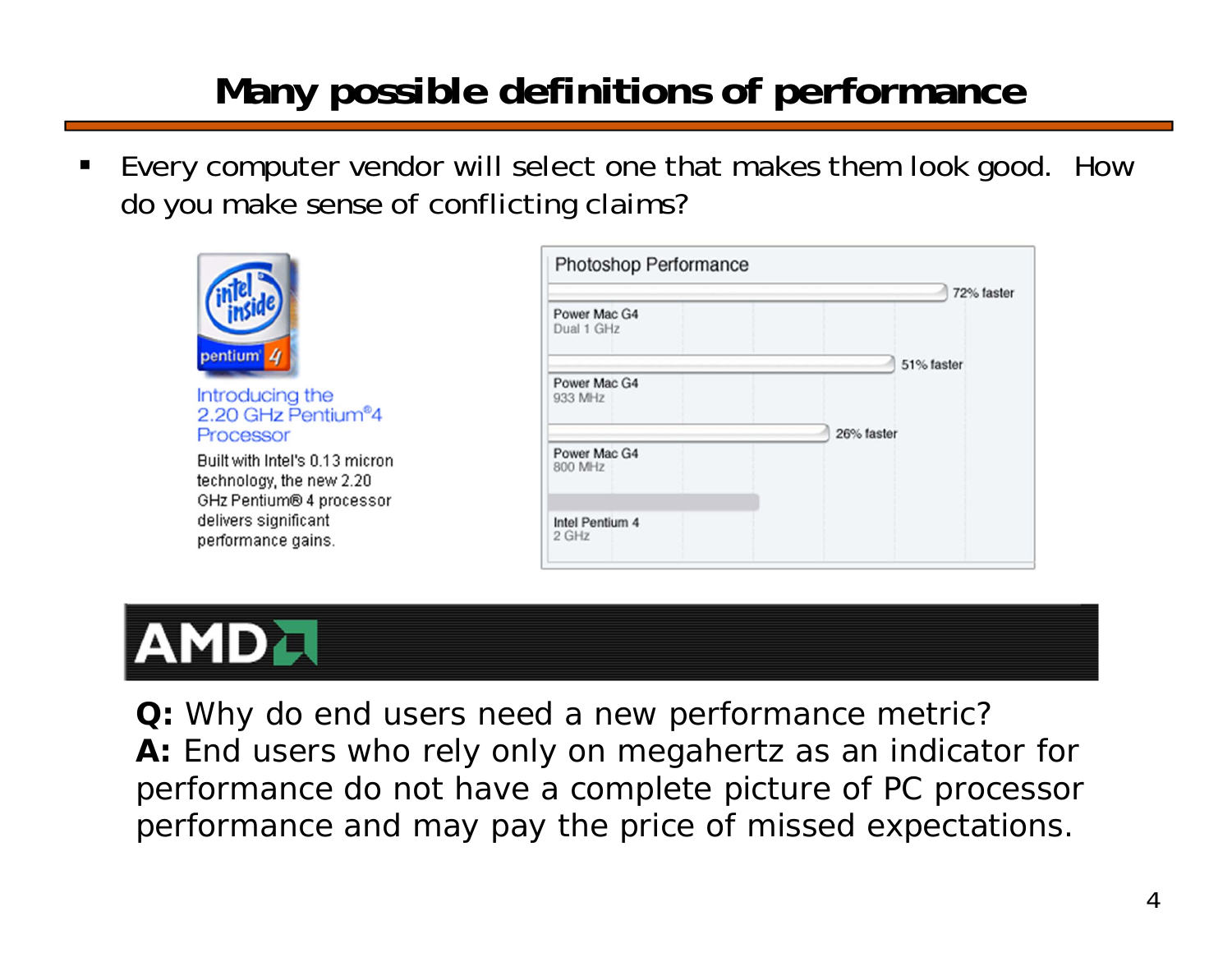#### **Two notions of performance**

| Plane    | DC to Paris | Speed     | <b>Passengers</b> | Throughput<br>(pmph) |
|----------|-------------|-----------|-------------------|----------------------|
| 747      | 6.5 hours   | $610$ mph | 470               | 286,700              |
| Concorde | 3 hours     | 1350 mph  | 132               | 178,200              |

- $\blacksquare$  Which has higher performance?
	- ———————— Depends on the metric
		- Time to do the task (Execution Time, Latency, Response Time)
		- Tasks per unit time (Throughput, Bandwidth)
	- ———————— Response time and throughput are often in opposition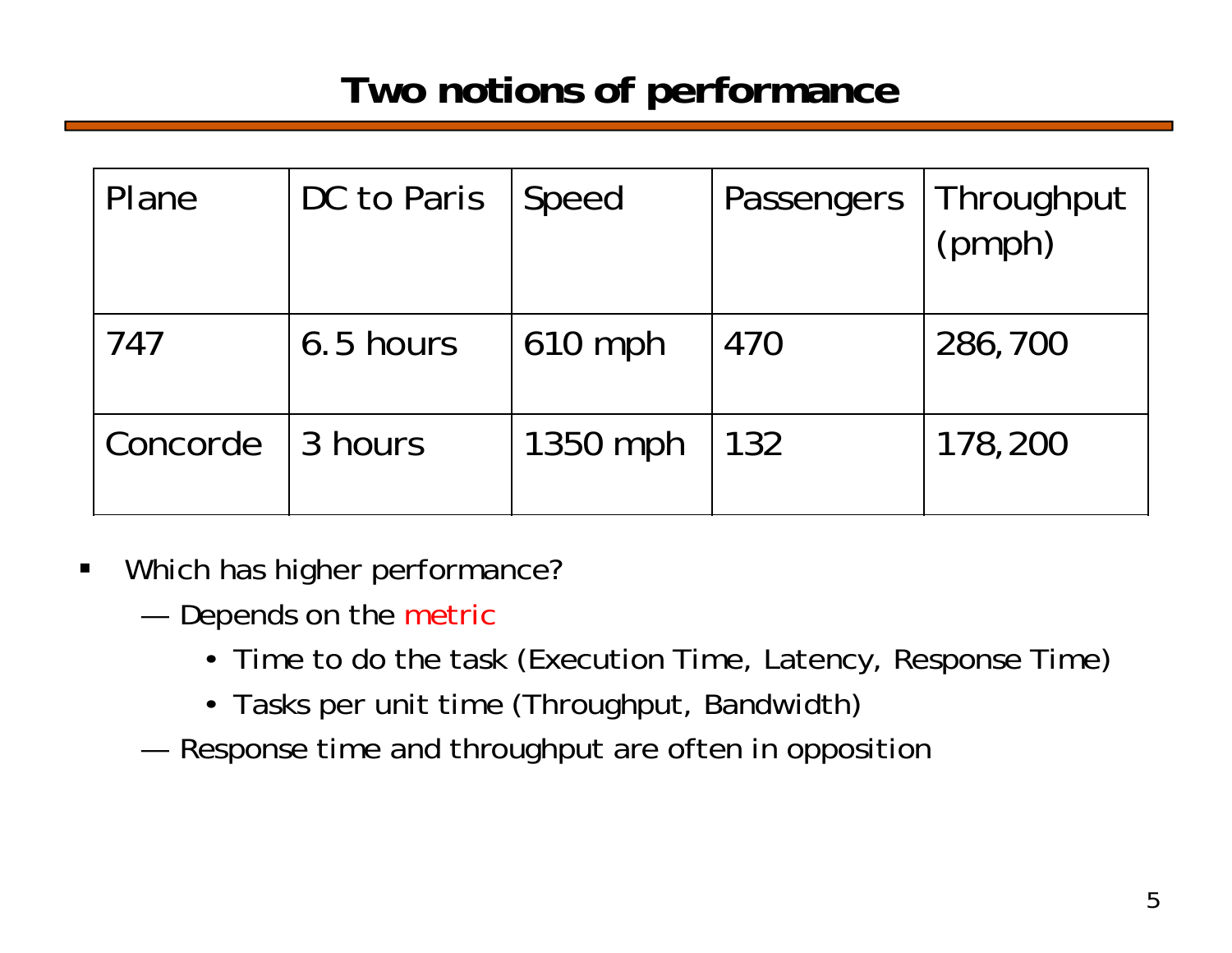#### **Some Definitions**

- $\blacksquare$  Performance is in units of things/unit time
	- ———————— E.g., Hamburgers/hour
	- ———————— Bigger is better
- $\blacksquare$  If we are primarily concerned with response time ———————— Performance $(x) =$  1 execution\_time(x)
- $\blacksquare$ Relative performance: "X is N times faster than Y"

 $N = Performance(X) = execution_time(Y)$ Performance(Y) execution\_time(X)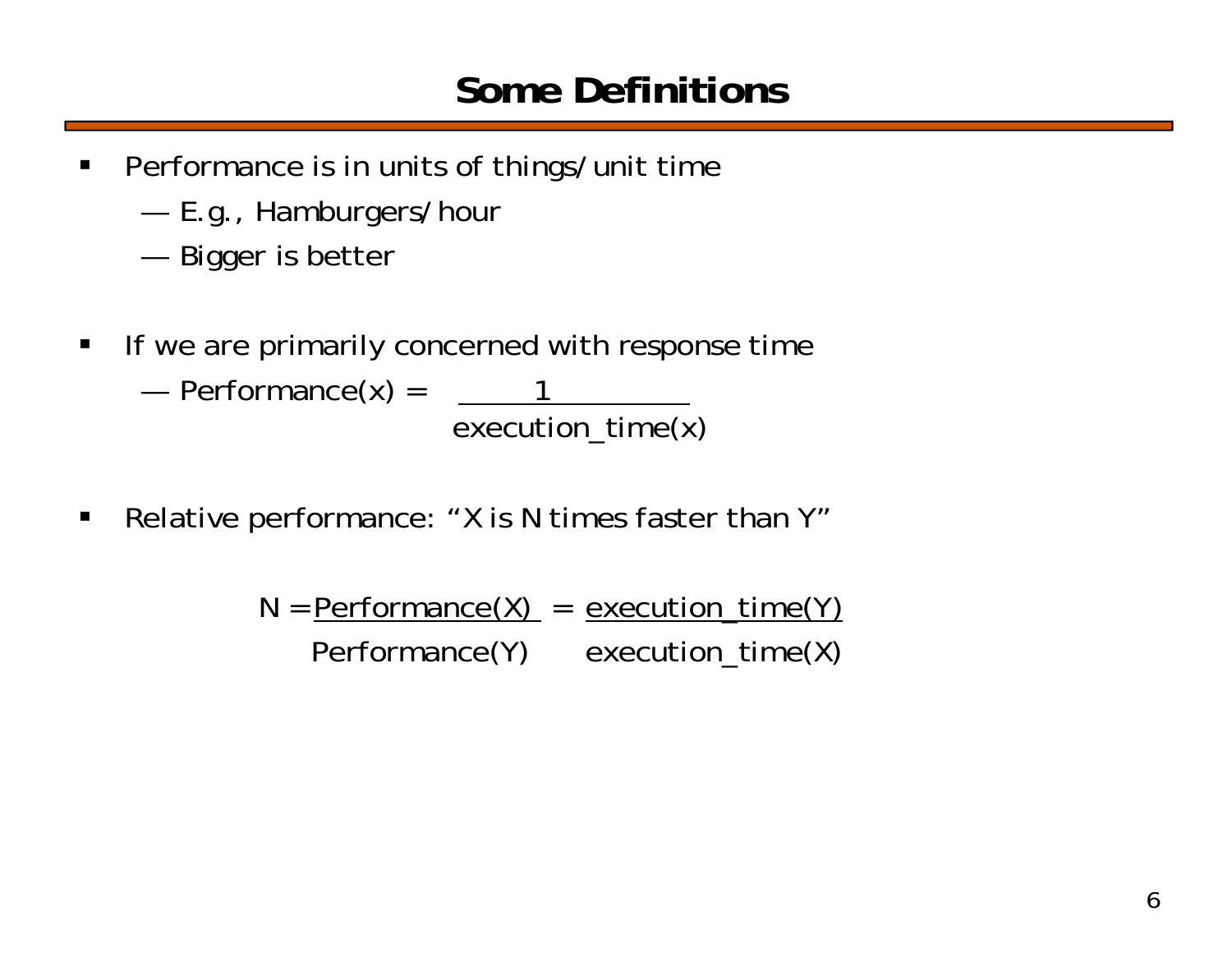#### **Basis of Comparison**

- $\blacksquare$  When comparing systems, need to fix the workload
	- Which workload?

| Workload                                              | Pros                                                  | Cons                                                      |
|-------------------------------------------------------|-------------------------------------------------------|-----------------------------------------------------------|
| <b>Actual Target</b><br>Workload                      | Representative                                        | Very specific<br>Non-portable<br>Difficult to run/measure |
| <b>Full Application</b><br><b>Benchmarks</b>          | Portable<br>Widely used<br>Realistic                  | Less representative                                       |
| Small "Kernel" or<br>"Synthetic"<br><b>Benchmarks</b> | Easy to run<br>Useful early in design                 | Easy to "fool"                                            |
| <b>Microbenchmarks</b>                                | Identify peak capability<br>and potential bottlenecks | Real application performance<br>may be much below peak    |

7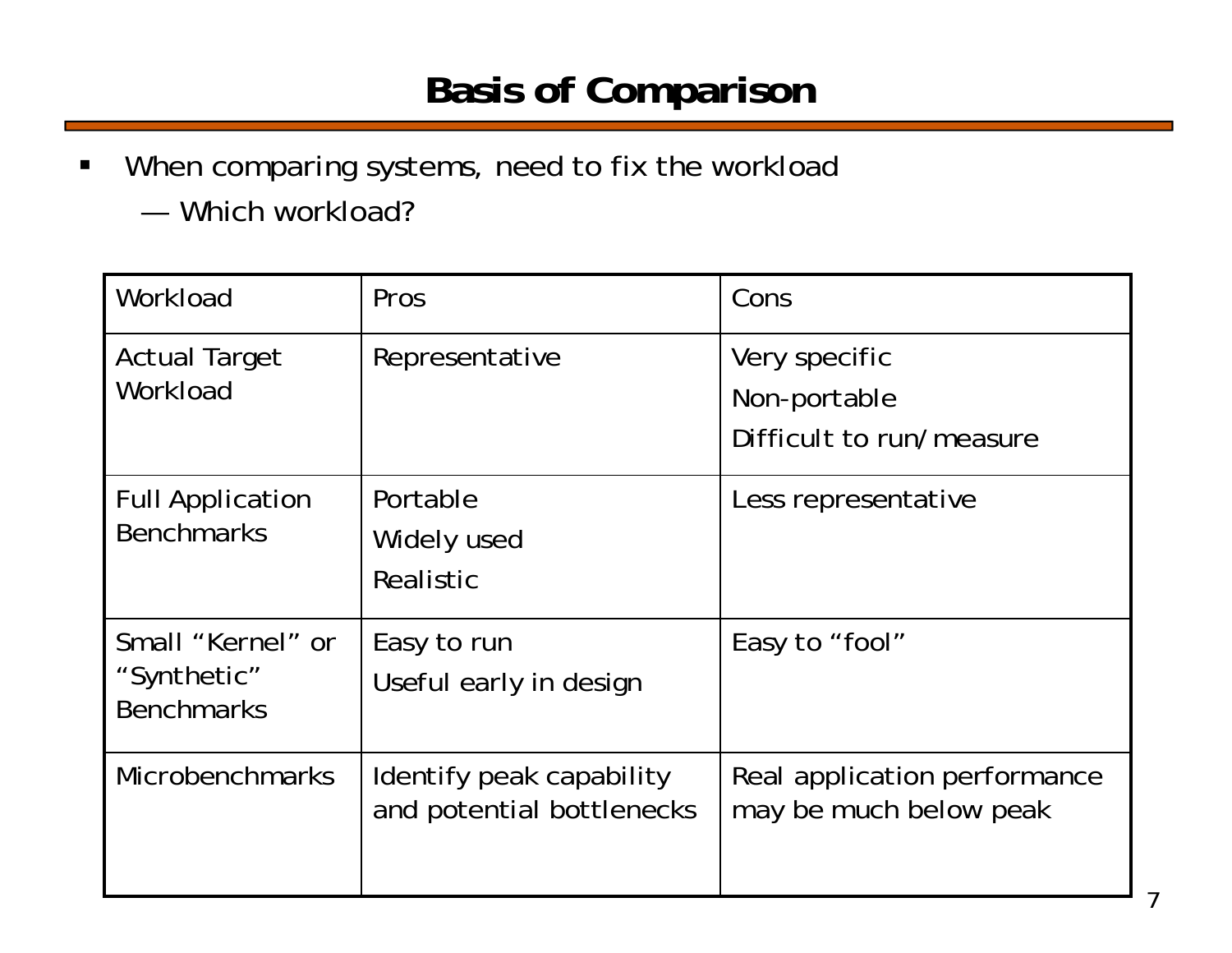#### **Benchmarking**

- Some common benchmarks include:
	- **All and the contract of the contract of the contract of the contract of the contract of the contract of the contract of the contract of the contract of the contract of the contract of the contract of the contract of the c** Adobe Photoshop for image processing
	- **All and the contract of the contract of the contract of the contract of the contract of the contract of the contract of the contract of the contract of the contract of the contract of the contract of the contract of the c** BAPCo Sysmark for office applications
	- **All and the contract of the contract of the contract of the contract of the contract of the contract of the contract of the contract of the contract of the contract of the contract of the contract of the contract of the c** Unreal Tournament 2003 for 3D games
	- ————— - <u>SPEC2000</u> for CPU performance

- $\blacksquare$  The best way to see how a system performs for a variety of programs is to just show the execution times of all of the programs.
- $\blacksquare$  Here are execution times for several different Photoshop 5.5 tasks, from http://www.tech-report.com

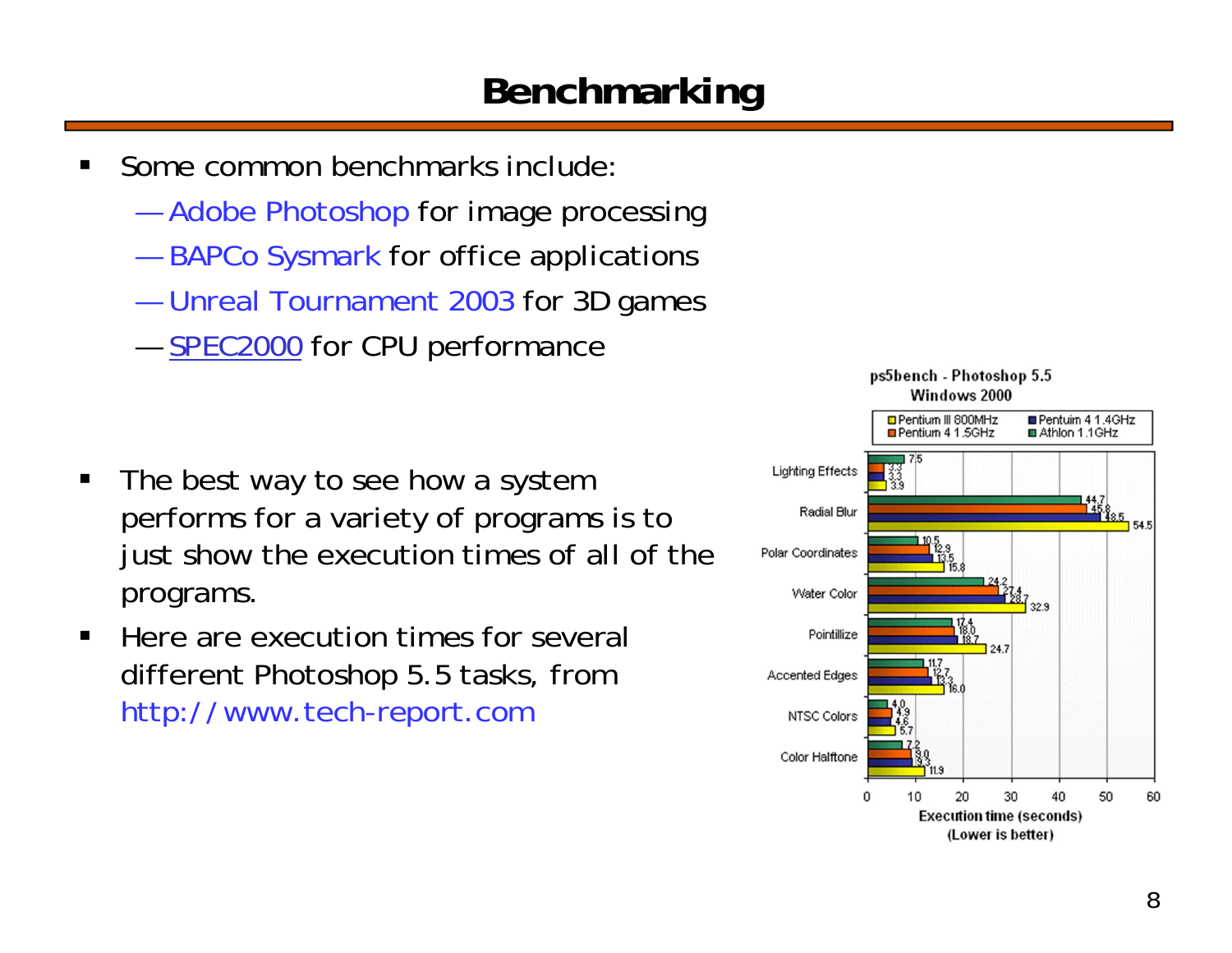## **Summarizing performance**

- Summarizing performance with a single number can be misleading—just like summarizing four years of school with a single GPA!
- $\blacksquare$  If you must have a single number, you could sum the execution times.

This example graph displays the total execution time of the individual tests from the previous page.

٠ A similar option is to find the average of all the execution times.

For example, the 800MHz Pentium III (in yellow) needed 227.3 seconds to run 21 programs, so its average execution time is  $227.3/21 = 10.82$  seconds.



 $\blacksquare$  A weighted sum or average is also possible, and lets you emphasize some benchmarks more than others.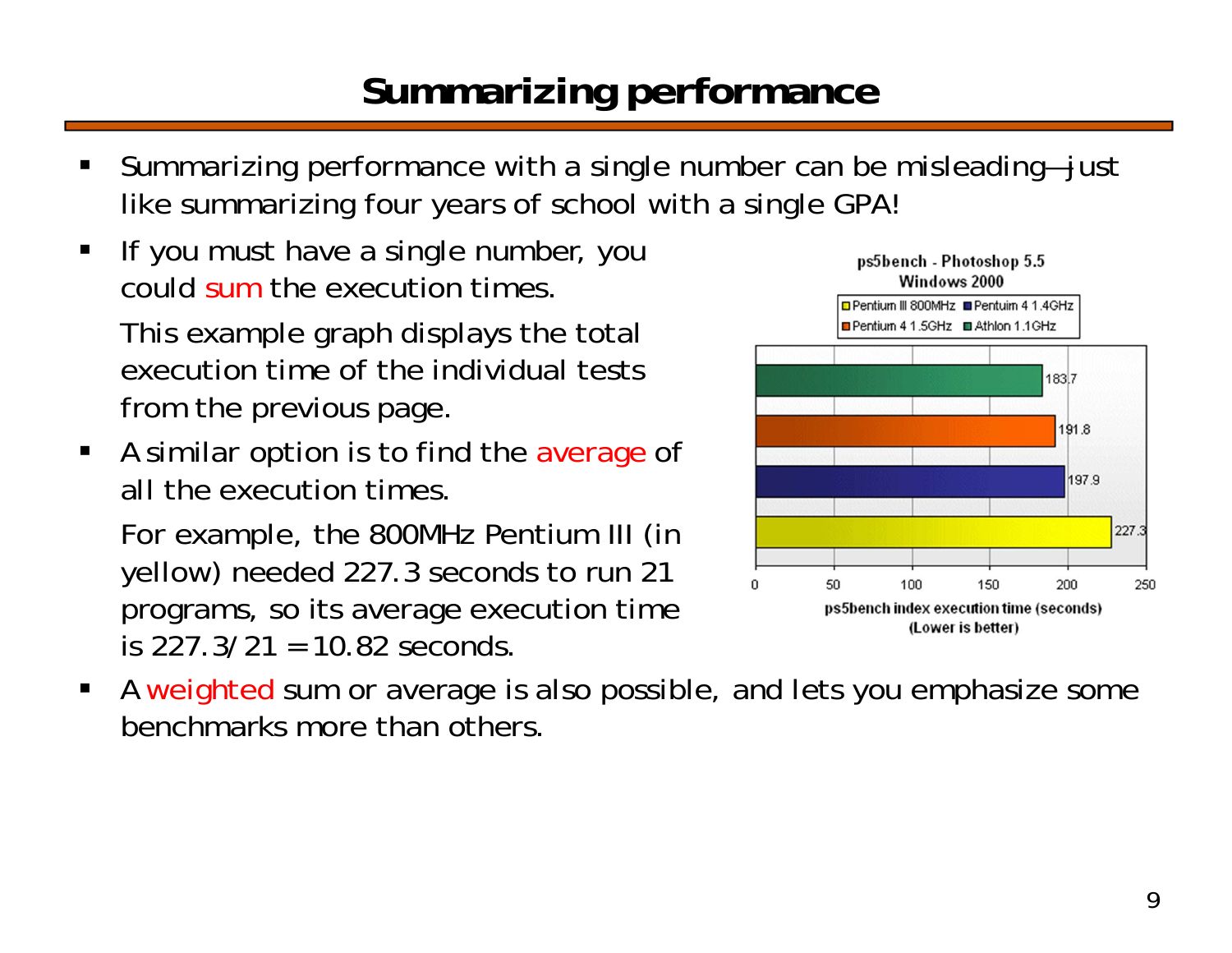## **The components of execution time**

- $\blacksquare$  Execution time can be divided into two parts.
	- ————————  $-$  User time is spent running the application program itself
	- ————————  $-$  System time is when the application calls operating system code.
- The distinction between user and system time is not always clear, especially under different operating systems.
- $\blacksquare$ **The Unix time command shows both.**

```
salary.125 > time distill 05-examples.ps
 Distilling 05-examples.ps (449,119 bytes)
 10.8 seconds (0:11)
  449,119 bytes PS => 94,999 bytes PDF (21%)
 10.61u 0.98s 0:15.15 76.5%
User time
     System time
         CPU usage = (User + System) / Total
           "Wall clock" time (including other processes)
```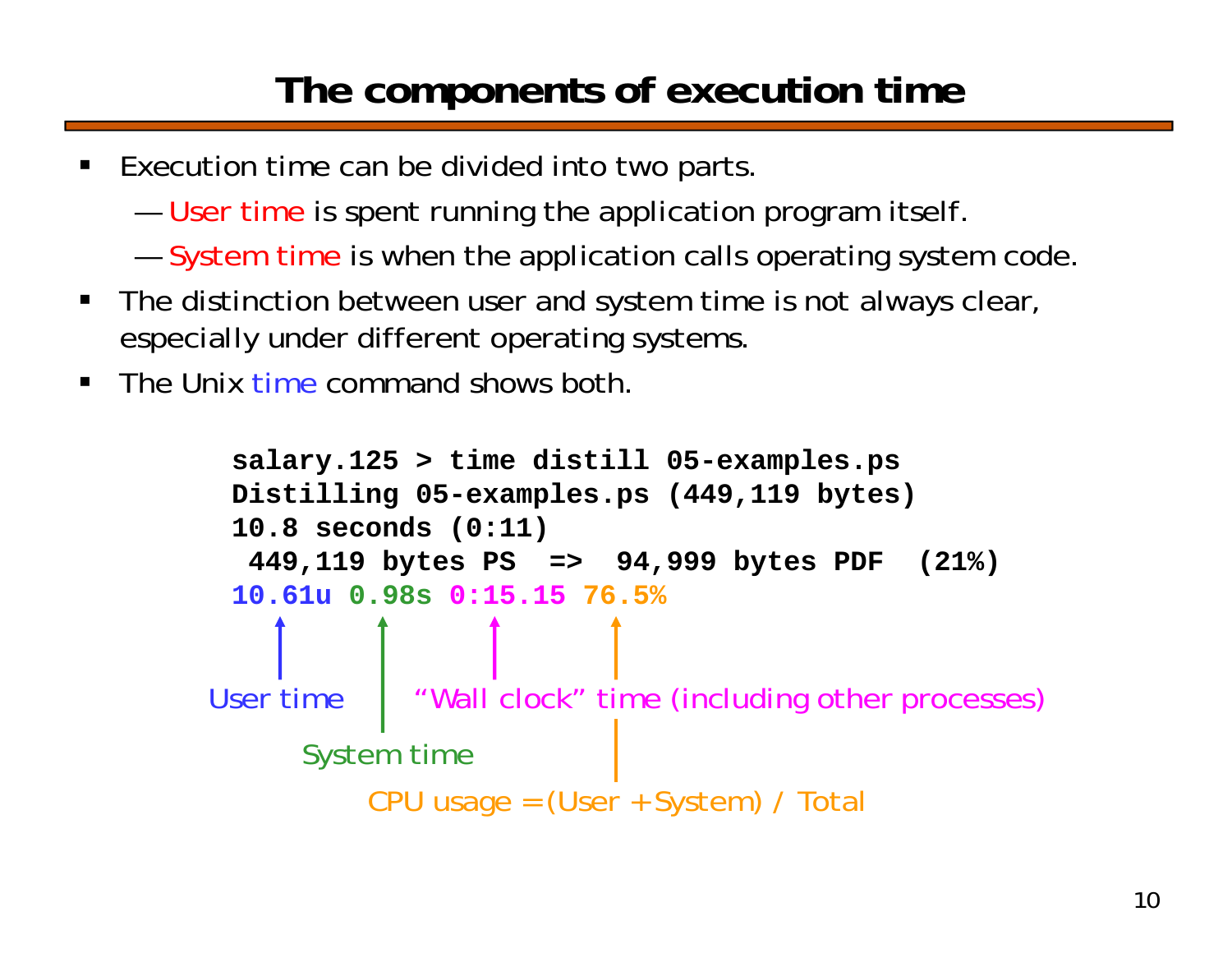#### **Three Components of CPU Performance**



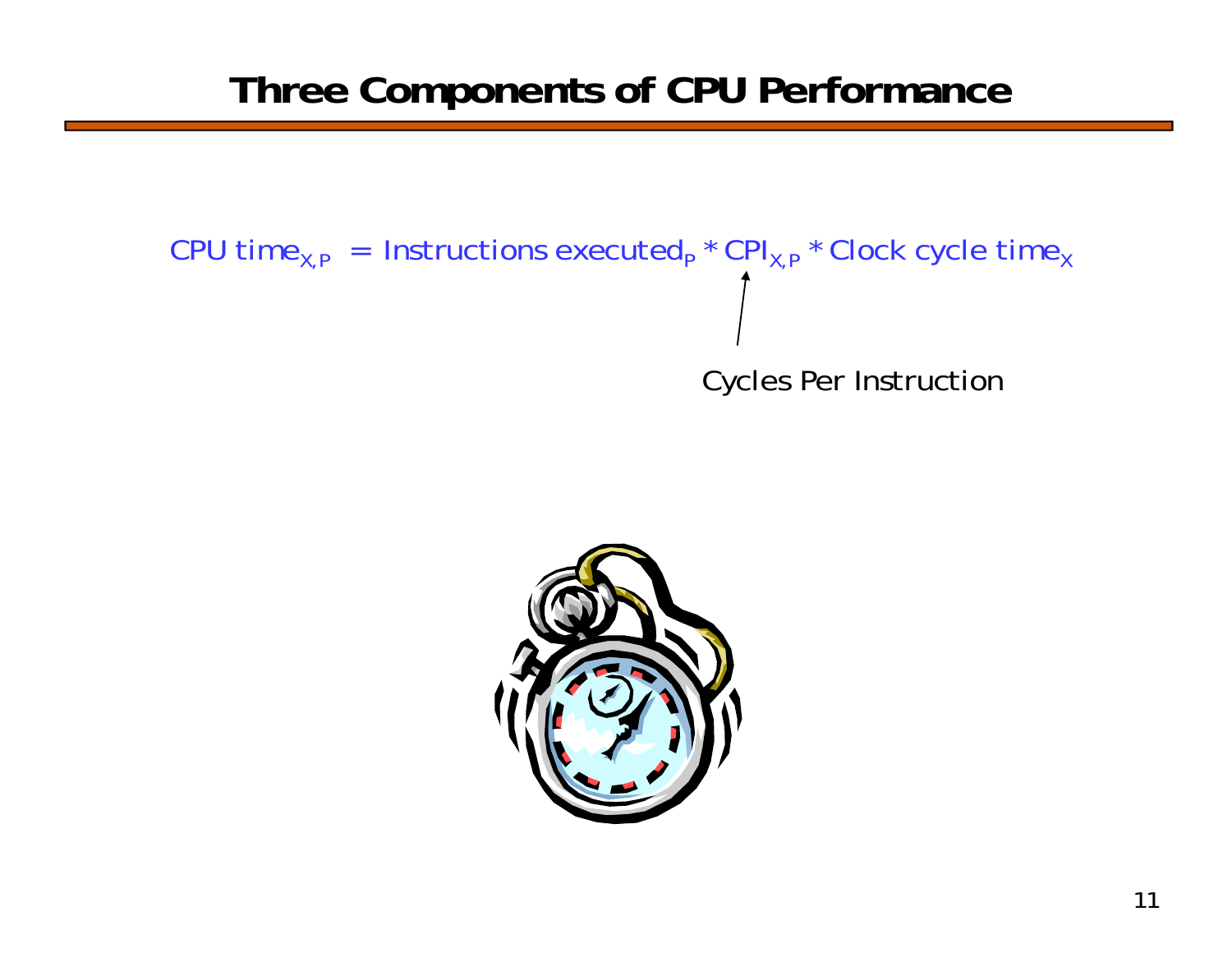## **CPI (Review)**

- ш The average number of clock cycles per instruction, or CPI, is a function of the machine and program.
	- ———————— The CPI depends on the actual instructions appearing in the program a floating-point intensive application might have a higher CPI than an integer-based program.
	- ———————— It also depends on the CPU implementation. For example, a Pentium can execute the same instructions as an older 80486, but faster.
- $\blacksquare$  Initially we assumed each instruction took one cycle, so we had CPI = 1.
	- ———————— The CPI can be >1 due to memory stalls and slow instructions.
	- The CPI can be *<*1 on machines that execute more than 1 instruction per cycle (superscalar).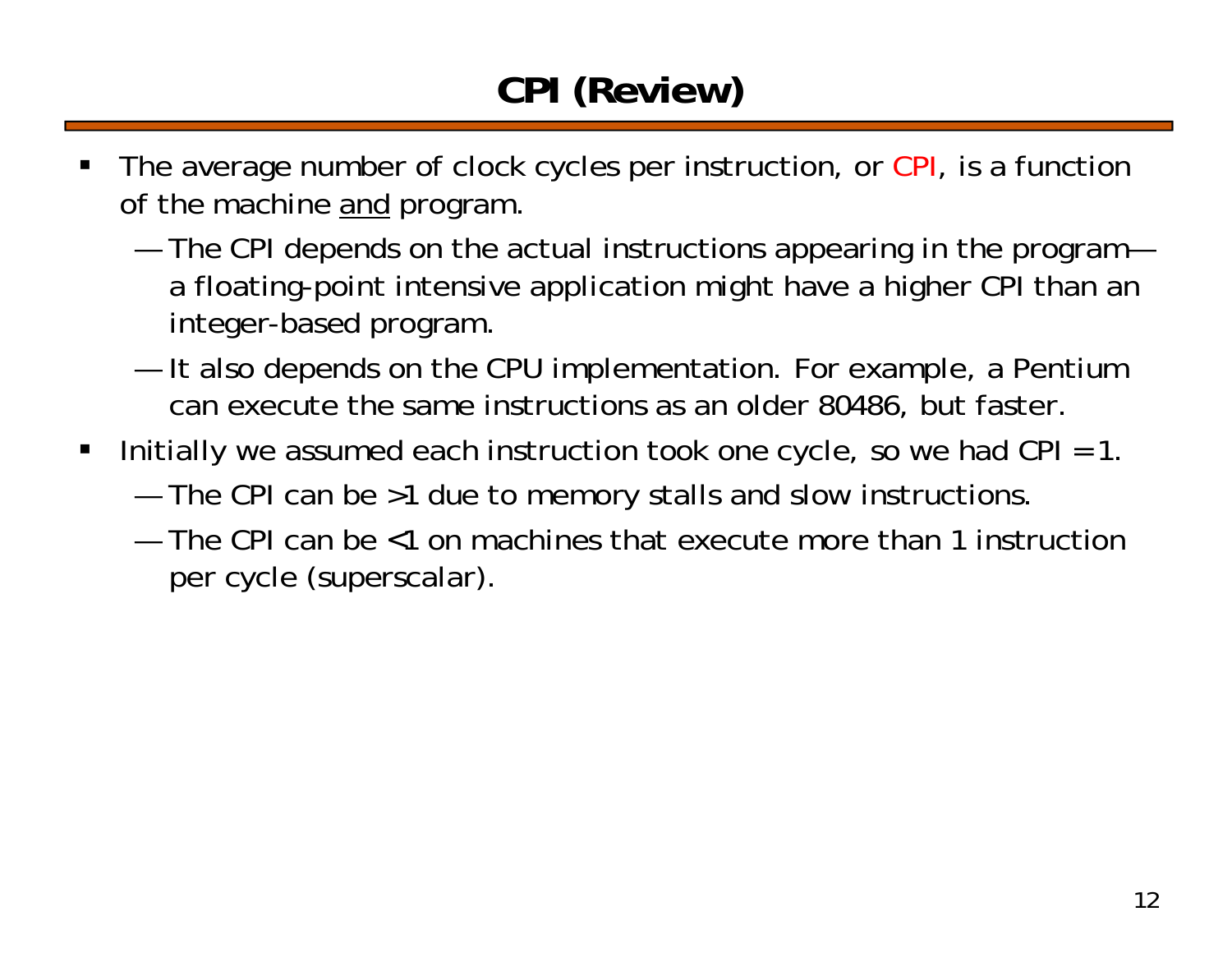## **Example: Comparing across ISAs**

- $\blacksquare$  Intel's Itanium (IA-64) ISA is designed to facilitate executing multiple instructions per cycle. If an Itanium processor achieves an average CPI of .3 (3 instructions per cycle), how much faster is it than a Pentium4 (which uses the x86 ISA) with an average CPI of 1? (assume same freq)
	- a) Itanium is three times faster
	- b) Itanium is one third as fast
	- c) Not enough information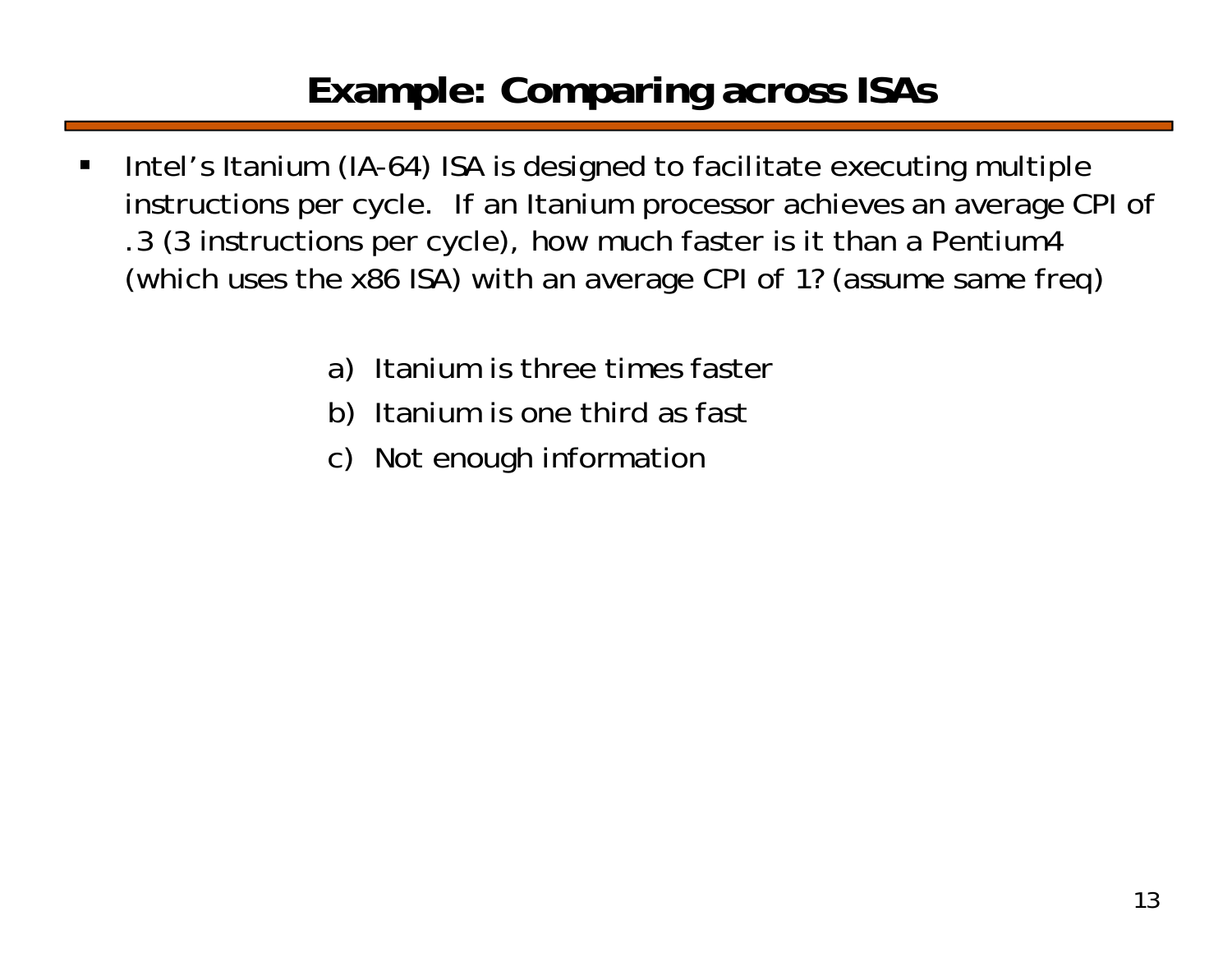- $\blacksquare$  Many processor design techniques we'll see improve CPI
	- Often they only improve CPI for certain types of instructions

$$
CPI = \sum_{i=1}^{n} CPI_i \times F_i \quad \text{where } F_i = \frac{I_i}{\text{Instruction Count}}
$$

 $\blacksquare$ Fi = Fraction of instructions of type i

**First Law of Performance** 

## Make the common case fast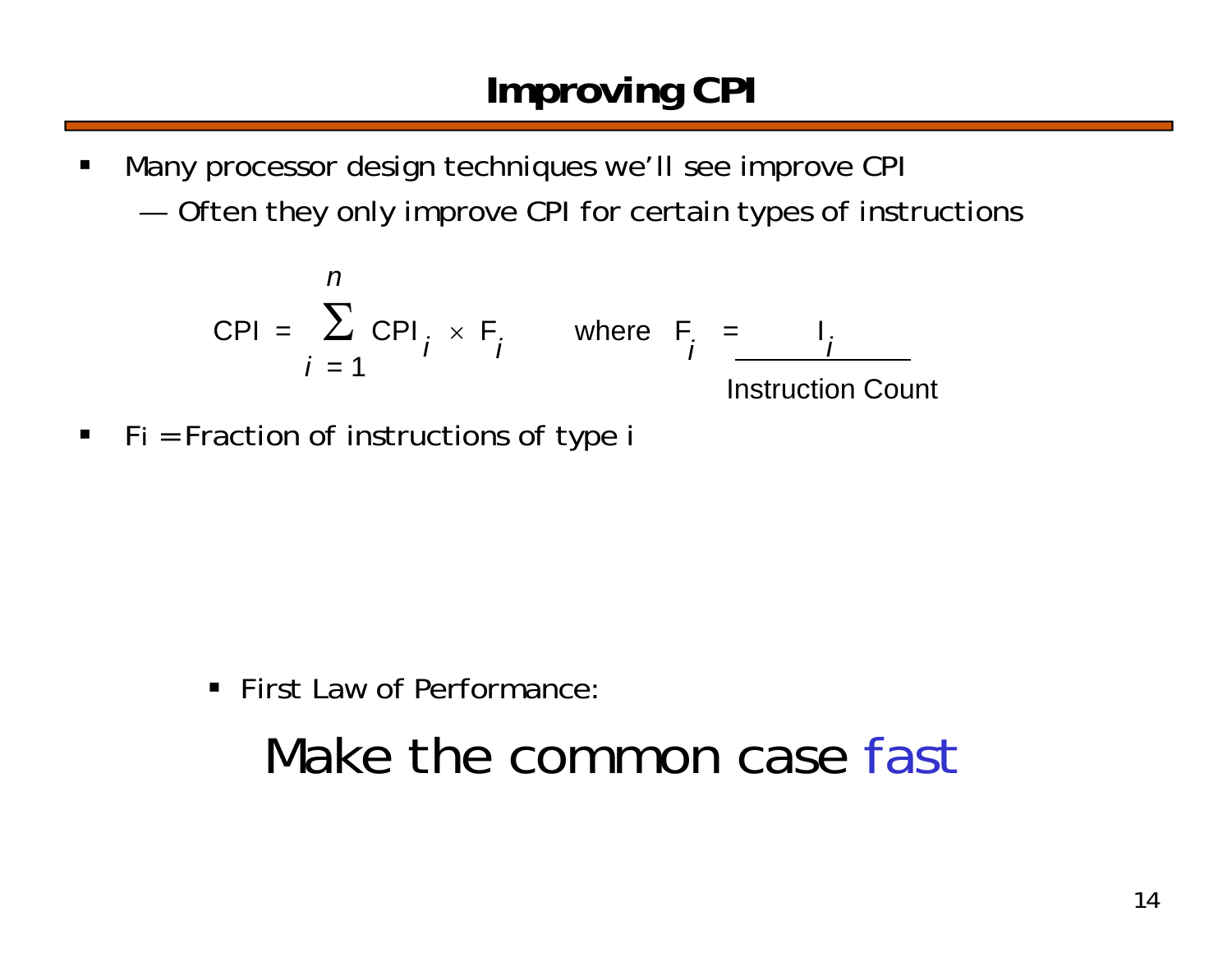#### **Example: CPI improvements**

 $\blacksquare$ Base Machine:

| Op Type       | Freq (fi) | Cycles | CPIi |
|---------------|-----------|--------|------|
| <b>ALU</b>    | 50%       | 3      |      |
| Load          | 20%       | 5      |      |
| <b>Store</b>  | 10%       | 3      |      |
| <b>Branch</b> | 20%       | 2      |      |

- $\blacksquare$  How much faster would the machine be if:
	- ——————— we added a cache to reduce average load time to 3 cycles?
	- ——————— we added a branch predictor to reduce branch time by 1 cycle?
	- ——————— we could do two ALU operations in parallel?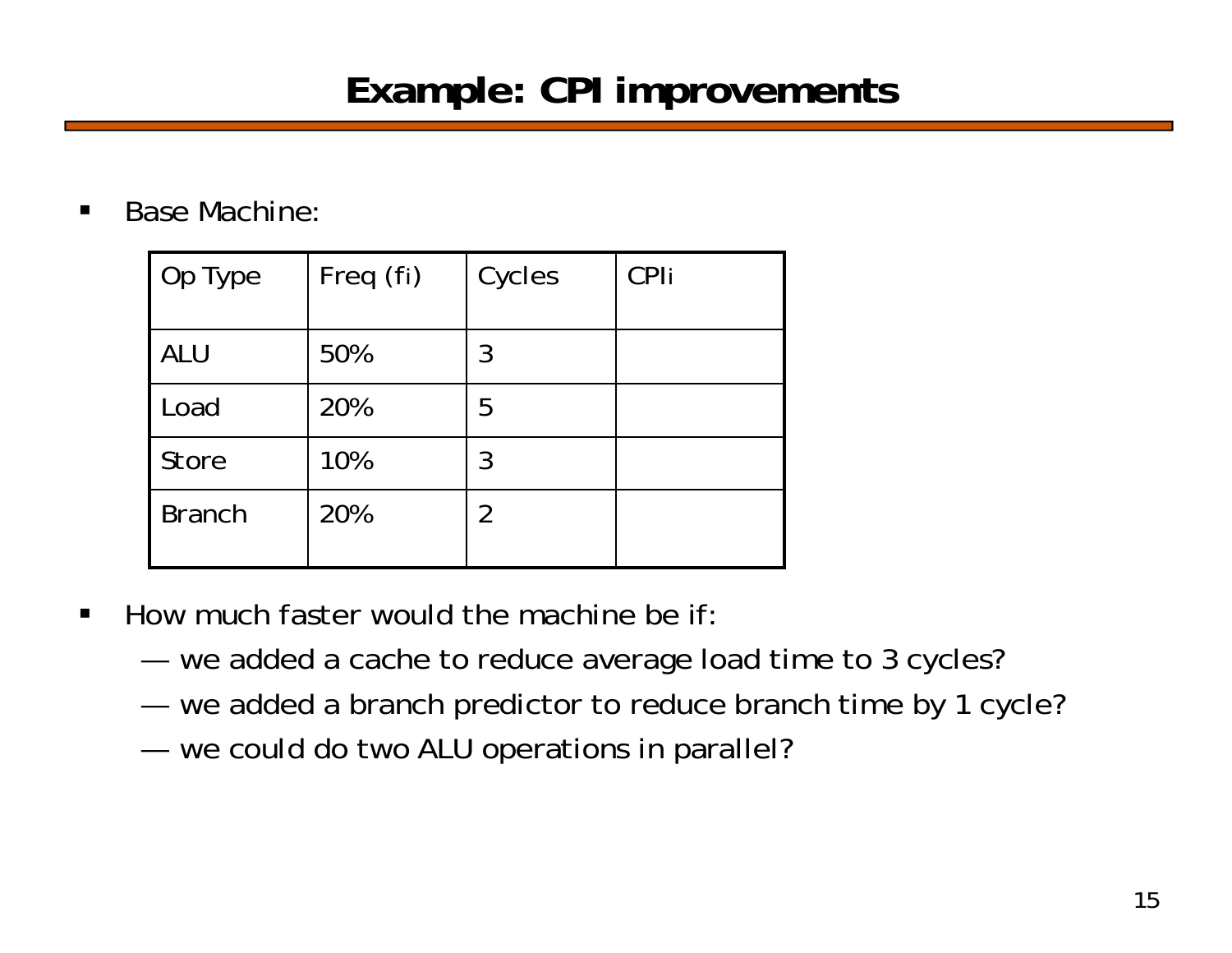#### **Amdahl's Law**

ш **• Amdahl's Law states that optimizations are limited in their effectiveness** 

Execution time after improvement <sup>=</sup> Time affected by improvement +Time unaffected Amount of improvement by improvement

 $\blacksquare$  For example, doubling the speed of floating-point operations sounds like a great idea. But if only 10% of the program execution time T involves floating-point code, then the overall performance improves by just 5%.

$$
\begin{array}{rcl}\n\text{Execution} & 0.10 \text{ T} \\
\text{time after} & = & 2 + 0.90 \text{ T} = 0.95 \text{ T} \\
\text{improvement}\n\end{array}
$$

- $\blacksquare$ What is the maximum speedup from improving floating point?
	- **Second Law of Performance:**

# Make the fast case common